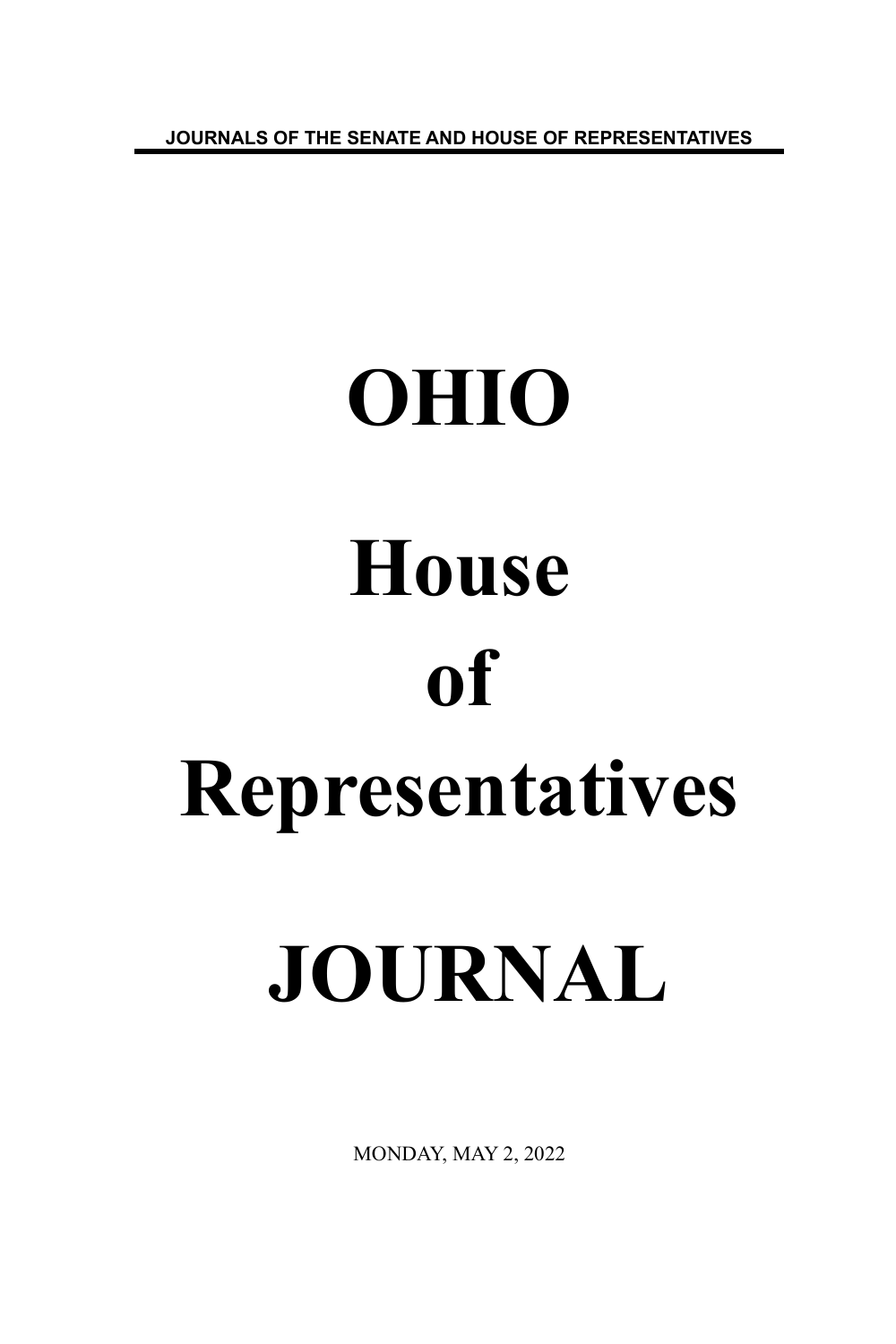## ONE HUNDRED FIFTY-SECOND DAY Hall of the House of Representatives, Columbus, Ohio **Monday, May 2, 2022, 9:00 o'clock a.m.**

The House met pursuant to adjournment.

Pursuant to House Rule No. 23, the Clerk called the House to order.

Representative Miller, K. was selected to preside under the Rule.

The journal of the previous legislative day was read and approved.

## **INTRODUCTION OF BILLS**

The following bills were introduced:

**H. B. No. 635 -** Representative Lampton.

To amend section 1901.08 of the Revised Code to add one judge to the Fairborn Municipal Court.

**H. B. No. 636 -** Representative Hicks-Hudson.

To enact section 1923.111 of the Revised Code regarding the sealing of eviction records.

**H. B. No. 637 -** Representatives Skindell, Ingram.

Cosponsors: Representatives Lepore-Hagan, Smith, K., Crossman, Sheehy, Denson, Weinstein, Davis.

To amend sections 3727.50, 3727.51, 3727.52, and 3727.53 and to enact sections 3727.80, 3727.81, 3727.82, 3727.83, 3727.84, 3727.85, 3727.86, 3727.87, 3727.88, and 3727.89 of the Revised Code regarding staffing ratios and other employment conditions for registered nurses employed by hospitals.

**H. B. No. 638 -** Representatives West, Davis. Cosponsor: Representative Humphrey.

To prohibit creditors from charging late fees that result from United States postal service delays and to declare an emergency.

**H. B. No. 639 -** Representatives Young, T., White. Cosponsor: Representative Jordan.

To amend sections 3313.603, 3314.03, 3326.11, and 3328.24 and to enact section 3319.2310 of the Revised Code to enact the "Student Protection Act" to require that high school health instruction include self-defense training.

**H. B. No. 640 -** Representatives Grendell, Young, T. Cosponsors: Representatives Merrin, Johnson, Miller, K., Jordan, Hall.

To amend section 2929.18 of the Revised Code to require a felony offender of an OVI-caused aggravated vehicular homicide to pay child maintenance